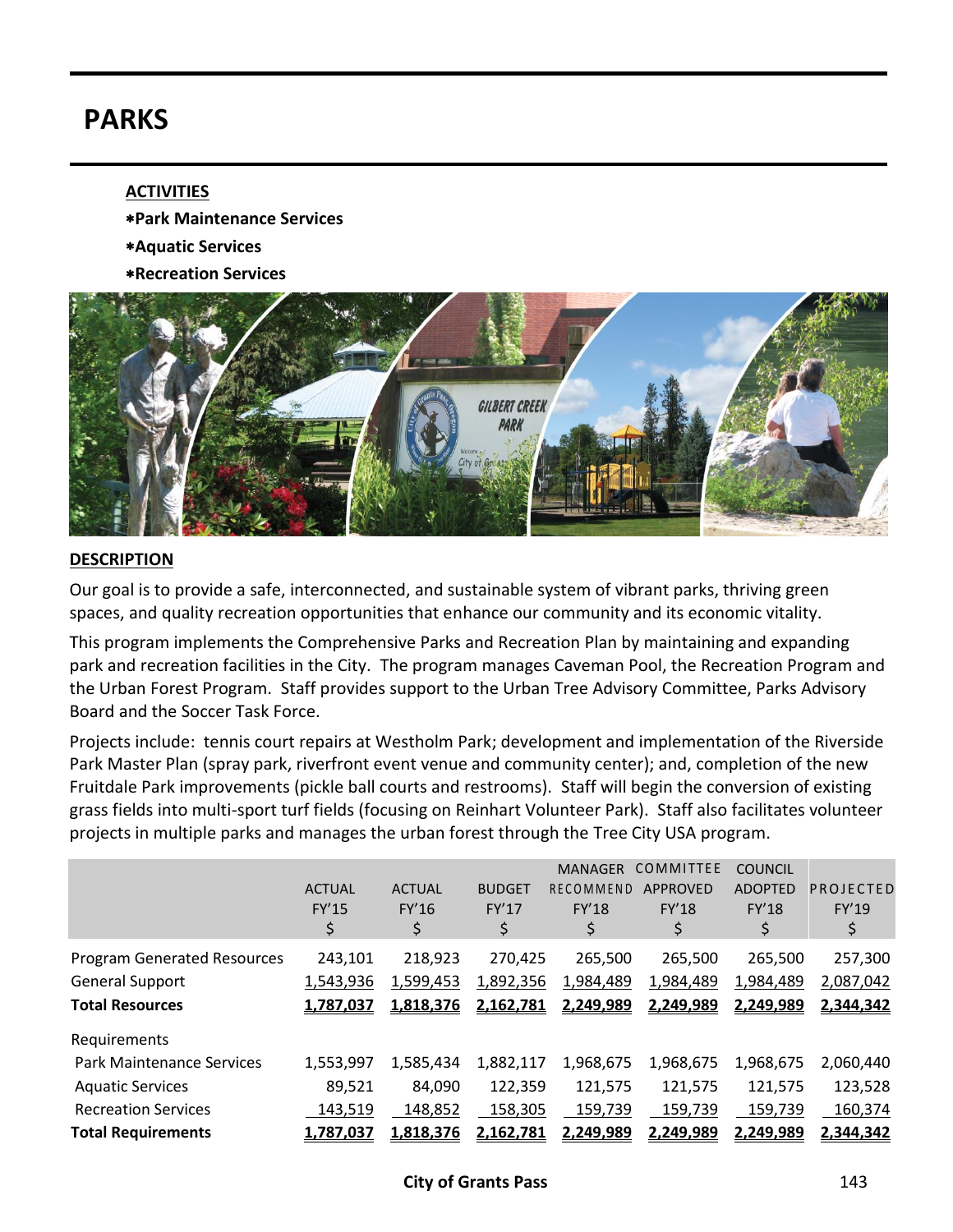# *Services Delivered:*

The Park Maintenance Services promotes healthier individuals and families and a strong community by protecting, preserving and promoting parks, green space and recreation services.

This activity manages 33 sites and trails, totaling 508 acres. Of the 508 acres, 196 are developed and 312 are in park reserves. There are 3 mini parks, 6 neighborhood parks, 1 community park, 1 regional park, 5 special use areas such as a skateboard park and outdoor pool, 8 green space areas, and 8 properties in park reserve land. The Parks Division also manages the Right of Way Landscape Maintenance Contracts for Redwood Highway, Rogue River Avenue and the Parkway sound wall areas. Staff prepares parks for special events, picnics, weddings and parties. Staff activities include: customer service, turf management, landscape maintenance, inspections, contract monitoring, repairs, Tree City USA activities, vandalism repair and overseeing undeveloped parklands.

#### *Performance Measurements:*

| <b>Indicator</b>                                                      | 2014-15       |            | 2015-16       |            | 2016-17       | 2017-18    | 2018-19    |
|-----------------------------------------------------------------------|---------------|------------|---------------|------------|---------------|------------|------------|
| Outputs                                                               | <b>Actual</b> | <b>Est</b> | Actual        | <b>Est</b> | <b>Actual</b> | <b>Est</b> | <b>Est</b> |
| <b>Acres Maintained</b>                                               | 195           | 195        | 195           | 196        | 196           | 196        | 196*       |
| Number of Sites Maintained                                            | 32            | 32         | 32            | 33         | 33            | 33         | 33         |
| <b>Effectiveness</b>                                                  | <b>Actual</b> | Goal       | Actual        | Goal       | <b>Actual</b> | Goal       | Goal       |
| % of Residents Rating Facilities as<br>Satisfactory from Survey Cards | 95%           | 90%        | 95%           | 90%        | 94%           | 90%        | 90%        |
| Acres of Parkland per 1,000 Pop                                       | 4.98          | 4.98       | 4.98          | 4.98       | 4.98          | 4.98       | 4.98       |
| Playground Structures per 10,000 Pop                                  | 3.7           | 3.7        | 3.7           | 3.7        | 3.7           | 3.7        | 3.7        |
| <b>Efficiency</b>                                                     | <b>Actual</b> | Goal       | <b>Actual</b> | Goal       | <b>Actual</b> | Goal       | Goal       |
| Cost per Acre of Parks and Trails                                     | \$7883        | N/A        | \$7969        | \$9416     | \$7956        | \$9425     | \$9922     |
| Water Utility Costs per Acre of Parkland                              | \$602         | N/A        | \$678         | \$995      | \$588         | \$956**    | \$976**    |

## **Parks Division Performance Measures**

\*Does not include 7 acres of Right of Way landscape managed for Streets Department added in FY17

\*\*Reinhart Park Irrigation to be converted to potable water. Future Goal amount will be adjusted once we are able to evaluate actual usage.

#### *FY'18 Anticipated Accomplishments & Corresponding Council Goal - Strategic Plan Item:*

#### **Maintain, Operate and Expand our Infrastructure to Meet Community Needs**

#### **Objective 7: Ensure park infrastructure needs are met**

Develop Riverside Master Plan (spray park, community building/concert venue, and Active Club platform structure).

- Develop Sports Complex.
- Develop Fruitdale Park with pickle ball courts and restrooms.
- Convert the irrigation system at Reinhart Volunteer Park to City water.
- Repair the tennis and basketball courts at Reinhart Volunteer Park and the tennis court at Westholm Park.
- Install trees and irrigation west of the Caveman Bridge. Complete this project after ODOT completes their bridge renovation work.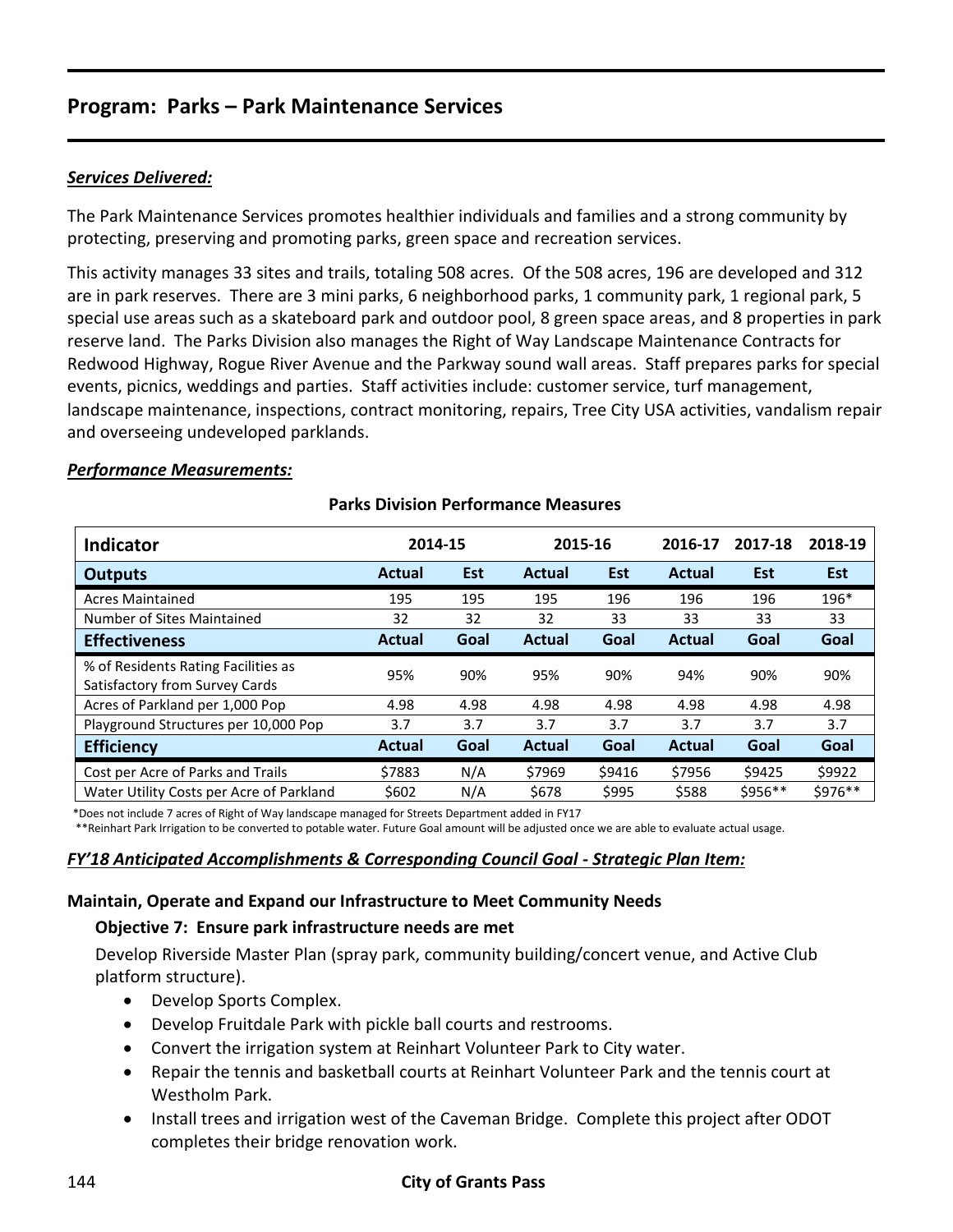## *FY'18 Anticipated Accomplishments & Corresponding Council Goal - Strategic Plan Item - Cont'd:*

- Provide shade screening for exposed playground areas.
- Increase security in the Parks.
- Renovate the landscaping at the entrance to Baker Park.
- Repair the tennis court at Westholm Park.
- Repair the basketball court at Reinhart Park and re-color two courts.



# *FY'17 Activity Review:*

The four tennis courts at Gilbert Creek Park were repaired and resurfaced. River access improvements were made at Baker, Reinhart Volunteer and Riverside parks. Portable goals were purchased for Gilbert Creek Park and Reinhart Volunteer Park. A new scoreboard was purchased for the Agnew-Lytle Field. A new multi-use path was installed connecting Riverside Elementary School and Eckstein Park. New gates on the pedestrian bridge between Tussing Park and Reinhart Park were installed in an effort to reduce criminal activity in the adjoining neighborhood. Staff dealt with extensive vandalism this past year in most of the parks, requiring additional maintenance, repairs, and additions of security features for several of the parks.

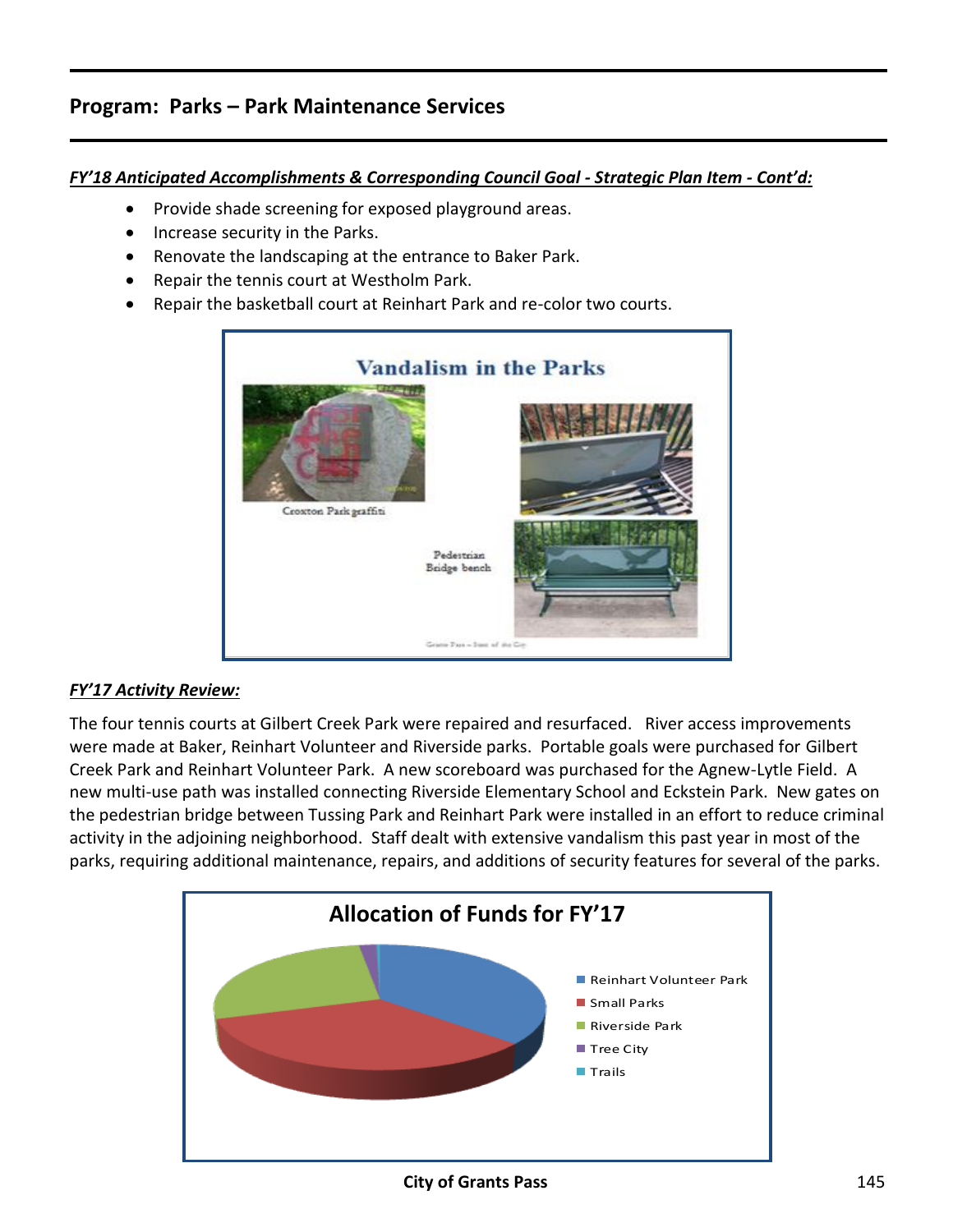|                                                         | .   ,                        |                                     |                              |                                            |                                             |                                                 |                          |  |  |
|---------------------------------------------------------|------------------------------|-------------------------------------|------------------------------|--------------------------------------------|---------------------------------------------|-------------------------------------------------|--------------------------|--|--|
| Resources                                               | <b>ACTUAL</b><br>FY'15<br>\$ | <b>ACTUAL</b><br><b>FY'16</b><br>\$ | <b>BUDGET</b><br>FY'17<br>\$ | <b>MANAGER</b><br>RECOMMEND<br>FY'18<br>\$ | COMMITTEE<br><b>APPROVED</b><br>FY'18<br>\$ | <b>COUNCIL</b><br><b>ADOPTED</b><br>FY'18<br>\$ | PROJECTED<br>FY'19<br>\$ |  |  |
| <b>Current Resources</b><br><b>Activity Generated</b>   |                              |                                     |                              |                                            |                                             |                                                 |                          |  |  |
| <b>State Grants</b>                                     | 3,600                        | 3,600                               | 3,600                        | 3,600                                      | 3,600                                       | 3,600                                           | 3,600                    |  |  |
| <b>Facility Rents</b>                                   | 20,901                       | 16,388                              | 14,900                       | 16,500                                     | 16,500                                      | 16,500                                          | 16,500                   |  |  |
| Other Revenue                                           | 12,136                       | 12,893                              | 6,825                        | 5,800                                      | 5,800                                       | 5,800                                           | 5,800                    |  |  |
| <b>Transfers</b>                                        | 201,472                      | 185,671                             | 244,500                      | 237,200                                    | 237,200                                     | 237,200                                         | 229,000                  |  |  |
| <b>Total Current Revenues</b><br><b>General Support</b> | 238,109<br>1,315,888         | 218,552<br>1,366,882                | 269,825<br>1,612,292         | 263,100<br>1,705,575                       | 263,100<br>1,705,575                        | 263,100<br>1,705,575                            | 254,900<br>1,805,540     |  |  |
| <b>Total Resources</b>                                  | 1,553,997                    | 1,585,434                           | 1,882,117                    | 1,968,675                                  | 1,968,675                                   | 1,968,675                                       | 2,060,440                |  |  |

|                                  |               |               |               | <b>MANAGER</b> | COMMITTEE       | <b>COUNCIL</b> |           |
|----------------------------------|---------------|---------------|---------------|----------------|-----------------|----------------|-----------|
|                                  | <b>ACTUAL</b> | <b>ACTUAL</b> | <b>BUDGET</b> | RECOMMEND      | <b>APPROVED</b> | <b>ADOPTED</b> | PROJECTED |
| Requirements                     | <b>FY'15</b>  | FY'16         | <b>FY'17</b>  | <b>FY'18</b>   | <b>FY'18</b>    | <b>FY'18</b>   | FY'19     |
|                                  | \$            | \$            | \$            | \$             | \$              | \$             | \$        |
| <b>Personnel Services</b>        | 511,697       | 548,273       | 588,921       | 670,705        | 670,705         | 670,705        | 742,098   |
| Materials & Supplies             | 91,880        | 88,885        | 117,900       | 122,100        | 122,100         | 122,100        | 121,100   |
| <b>Contractual/Prof Services</b> | 675,068       | 660,472       | 832,122       | 820,509        | 820,509         | 820,509        | 830,778   |
| <b>Direct Charges</b>            | 135,393       | 135,770       | 171,974       | 176,261        | 176,261         | 176,261        | 179,151   |
| Capital Outlay                   | 0             | 7,972         | 0             | 0              | 0               | 0              | 0         |
| <b>Indirect Charges</b>          | 139,959       | 144,062       | 171,200       | 179,100        | 179,100         | 179,100        | 187,313   |
|                                  |               |               |               |                |                 |                |           |
| <b>Total Requirements</b>        | 1,553,997     | 1,585,434     | 1,882,117     | 1,968,675      | 1,968,675       | 1,968,675      | 2,060,440 |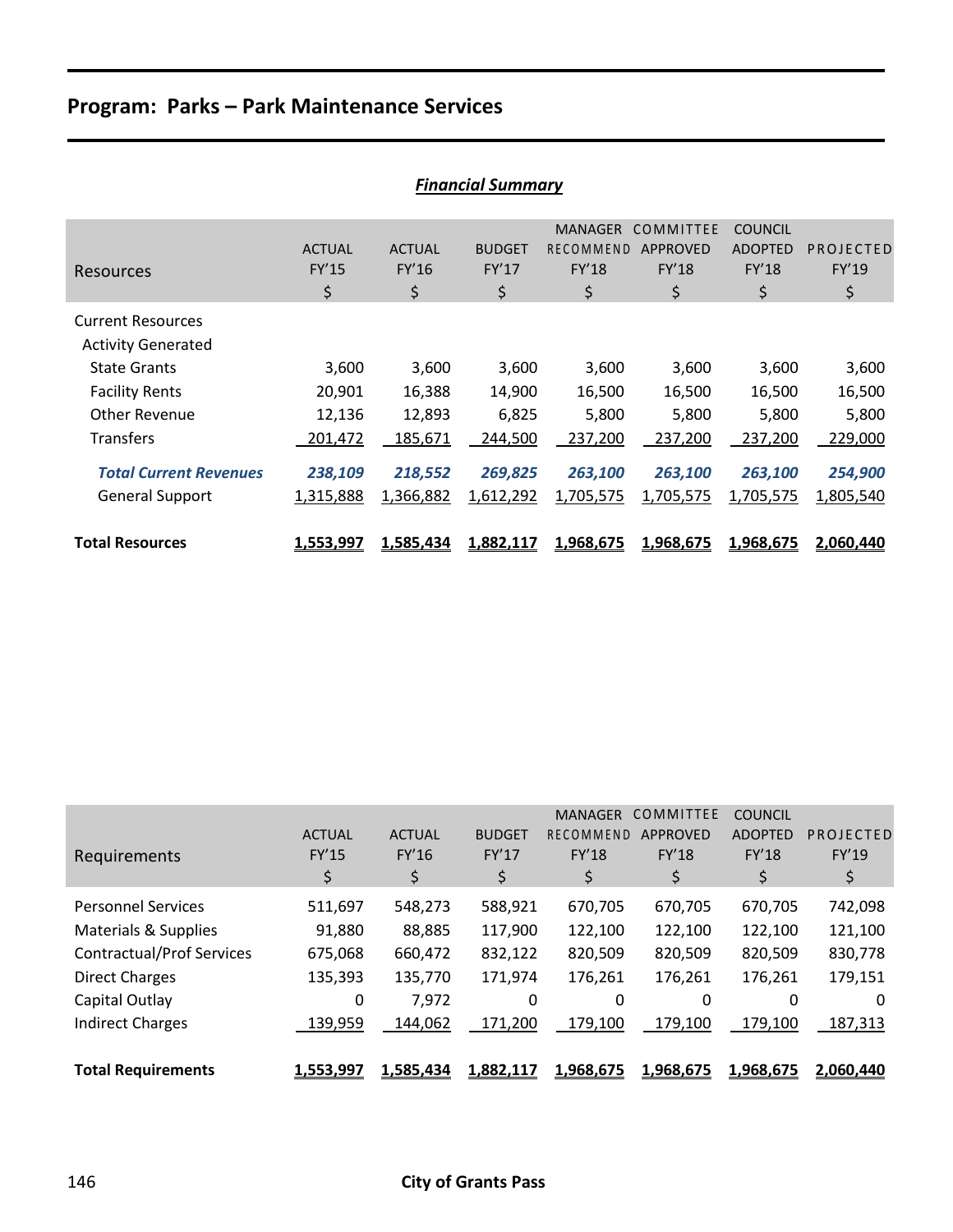|                                              |                               |                        | <b>Personnel</b>       |                                             |                                       |                                                  |                    |
|----------------------------------------------|-------------------------------|------------------------|------------------------|---------------------------------------------|---------------------------------------|--------------------------------------------------|--------------------|
|                                              | <b>BUDGET</b><br><b>FY'15</b> | <b>BUDGET</b><br>FY'16 | <b>BUDGET</b><br>FY'17 | <b>MANAGER</b><br>RECOMMEND<br><b>FY'18</b> | COMMITTEE<br>APPROVED<br><b>FY'18</b> | <b>COUNCIL</b><br><b>ADOPTED</b><br><b>FY'18</b> | PROJECTED<br>FY'19 |
|                                              | #                             | #                      | $\#$                   | #                                           | #                                     | #                                                | #                  |
| Parks & Recreation Superintendent            | 1.00                          | 1.00                   | 1.00                   | 1.00                                        | 1.00                                  | 1.00                                             | 1.00               |
| <b>Municipal Specialist</b>                  | 1.00                          | 1.00                   | 1.00                   | 1.00                                        | 1.00                                  | 1.00                                             | 1.00               |
| Urban Forester                               | $1.00*$                       | $1.00*$                | $1.00*$                | $1.00*$                                     | $1.00*$                               | $1.00*$                                          | $1.00*$            |
| Municipal Service Worker                     | 5.00                          | 5.00                   | 5.00                   | 6.00                                        | 6.00                                  | 6.00                                             | 6.00               |
| Subtotal                                     | 8.00                          | 8.00                   | 8.00                   | 9.00                                        | 9.00                                  | 9.00                                             | 9.00               |
| Parks & Recreation Superintendent            |                               |                        |                        |                                             |                                       |                                                  |                    |
| To: Aquatics                                 | (0.05)                        | (0.05)                 | (0.05)                 | (0.05)                                      | (0.05)                                | (0.05)                                           | (0.05)             |
| To: Recreation                               | (0.15)                        | (0.15)                 | (0.15)                 | (0.15)                                      | (0.15)                                | (0.15)                                           | (0.15)             |
| Municipal Service Worker                     |                               |                        |                        |                                             |                                       |                                                  |                    |
| To: Aquatics                                 | (0.25)                        | (0.25)                 | (0.25)                 | (0.25)                                      | (0.25)                                | (0.25)                                           | (0.25)             |
| Urban Forester                               |                               |                        |                        |                                             |                                       |                                                  |                    |
| To: Streets                                  | (0.50)                        | (0.50)                 | (0.50)                 | (0.50)                                      | (0.50)                                | (0.50)                                           | (0.50)             |
| Subtotal                                     | (0.95)                        | (0.95)                 | (0.95)                 | (0.95)                                      | (0.95)                                | (0.95)                                           | (0.95)             |
| <b>Total Positions</b>                       | 7.050                         | 7.050                  | 7.050                  | 8.050                                       | 8.050                                 | 8.050                                            | 8.050              |
| <b>Total Un-Funded Positions</b>             | (0.500)                       | (0.500)                | (0.500)                | (0.500)                                     | (0.500)                               | (0.500)                                          | (0.500)            |
| <b>Total Funded Positions</b>                | 6.550                         | 6.550                  | 6.550                  | <u>7.550</u>                                | 7.550                                 | 7.550                                            | <u>7.550</u>       |
| Temporary/Seasonal Hours                     | 4,060                         | 4,060                  | 4,060                  | 4,640                                       | 4,640                                 | 4,640                                            | 4,640              |
| *Recap of Unfunded Positions by Fiscal Year: |                               |                        |                        |                                             |                                       |                                                  |                    |
| Urban Forester                               | 0.500                         | 0.500                  | 0.500                  | 0.500                                       | 0.500                                 | 0.500                                            | 0.500              |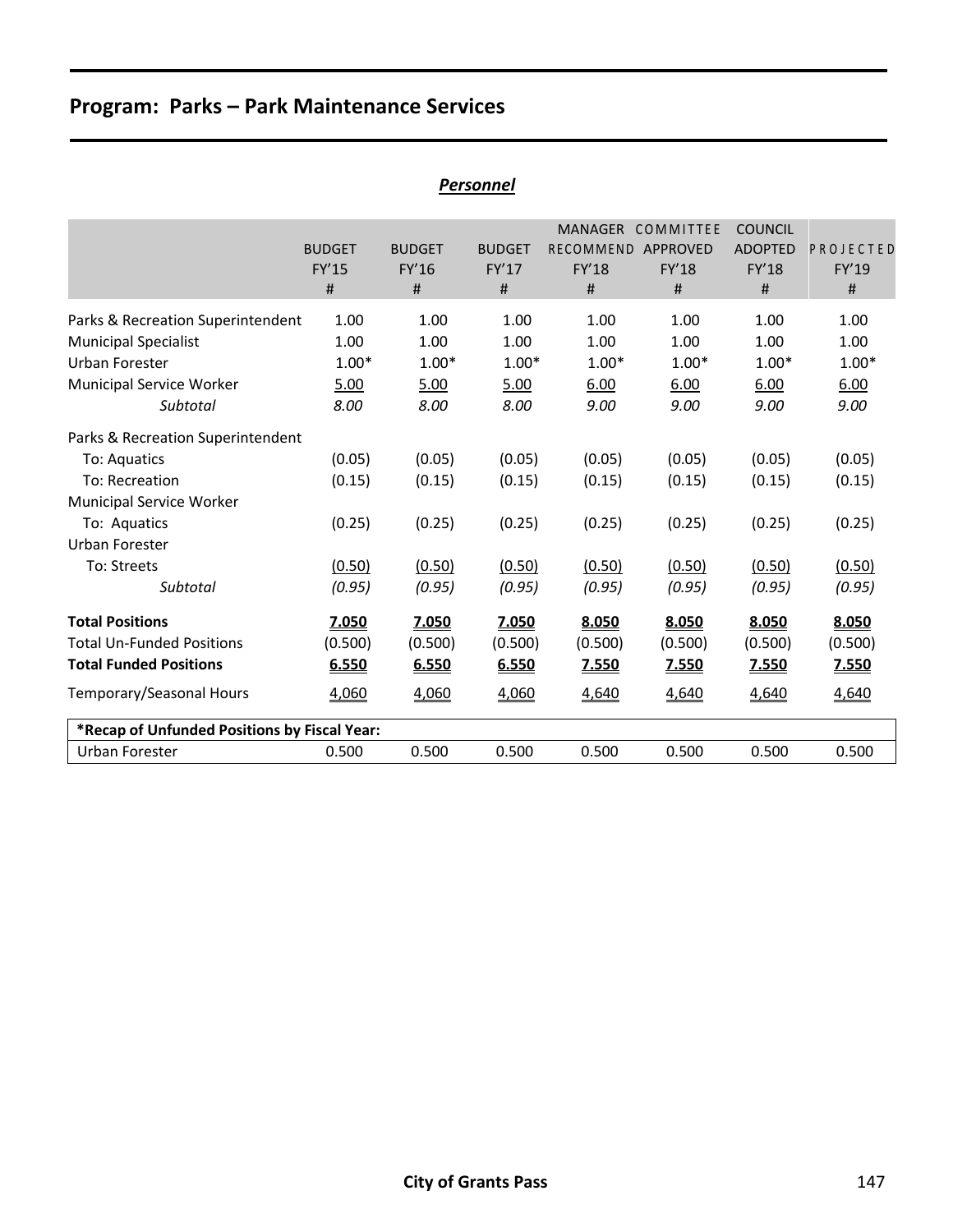## *Services Delivered:*

This program manages the Caveman Pool and grounds. The YMCA, under City contract, runs the summer recreation pool program. The Grants Pass Aquatic Club and Swim Team use the pool under a subcontract with the YMCA. Finally, the City provides pool use to School District 7 in the spring. This activity, along with Parks Maintenance and the Recreation Services, promotes healthier individuals and families, and a strong community by protecting, preserving and promoting parks, green space and recreation services.

## *Performance Measurements:*

| <b>Indicator</b>                                  |               | 2014-15    | 2015-16       |            | 2016-17       | 2017-18    | 2018-19    |
|---------------------------------------------------|---------------|------------|---------------|------------|---------------|------------|------------|
| <b>Outputs</b>                                    | <b>Actual</b> | <b>Est</b> | <b>Actual</b> | <b>Est</b> | <b>Actual</b> | <b>Est</b> | <b>Est</b> |
| Annual Attendance                                 | 18,629        | 16,000     | 18,137        | 16,000     | 18,358        | 18,000     | 18,000     |
| <b>Effectiveness</b>                              | <b>Actual</b> | Goal       | <b>Actual</b> | Goal       | Actual        | Goal       | Goal       |
| % of Users Rating Facilities as Good or<br>Higher | $***$         | 80%        | 92%           | 80%        | $***$         | 90%        | 90%        |
| <b>Efficiency</b>                                 | <b>Actual</b> | Goal       | <b>Actual</b> | Goal       | Actual        | Goal       | Goal       |
| Aquatics Expenditures per Capita                  | \$2.78        | N/A        | \$2.45        | $<$ \$3.00 | \$2.27        | $<$ \$3.30 | $<$ \$3.28 |

#### **Aquatics Performance Measures**

\*\*Was unable to acquire data on actuals.

## *FY'18 Anticipated Accomplishments & Corresponding Council Goal - Strategic Plan Item:*

## **Maintain, Operate and Expand our Infrastructure to Meet Community Needs**

#### **Objective 7: Ensure park infrastructure needs are met**

- The pool will continue to be painted on a rotating basis, weather permitting.
- 4 more shower valves will be replaced.
- Paint pool deck border and pool depth numbers.
- Re-paint locker room walls.
- Install vinyl base border in the locker rooms.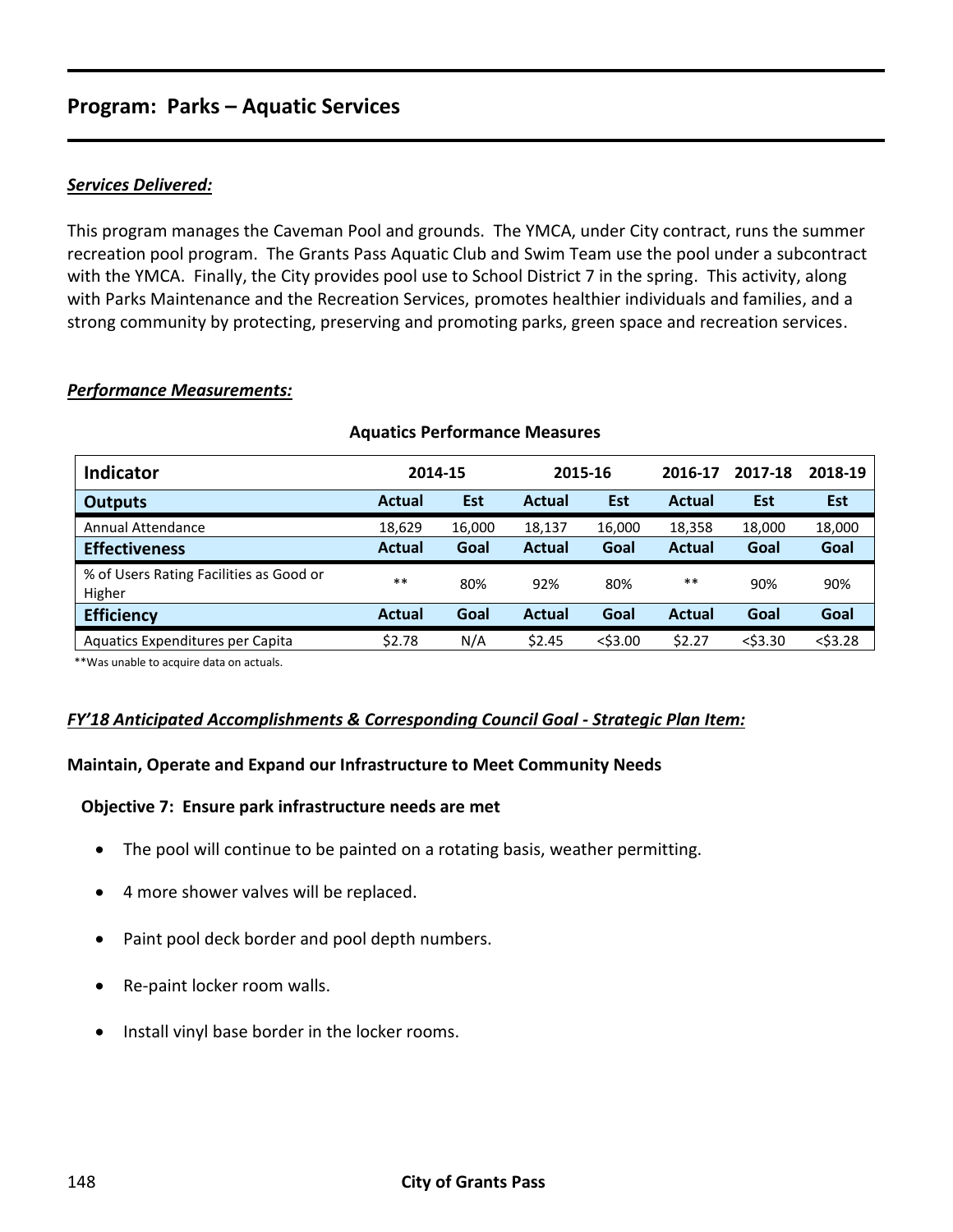## *Budget Highlights:*

Painting sections of the pool will continue on a yearly rotating basis.



### **Attendance**

# *FY'17 Activity Review:*

- Pool lines were painted to the break water area.
- Pool lane lines were painted to the break water mark.
- Four shower valves were replaced.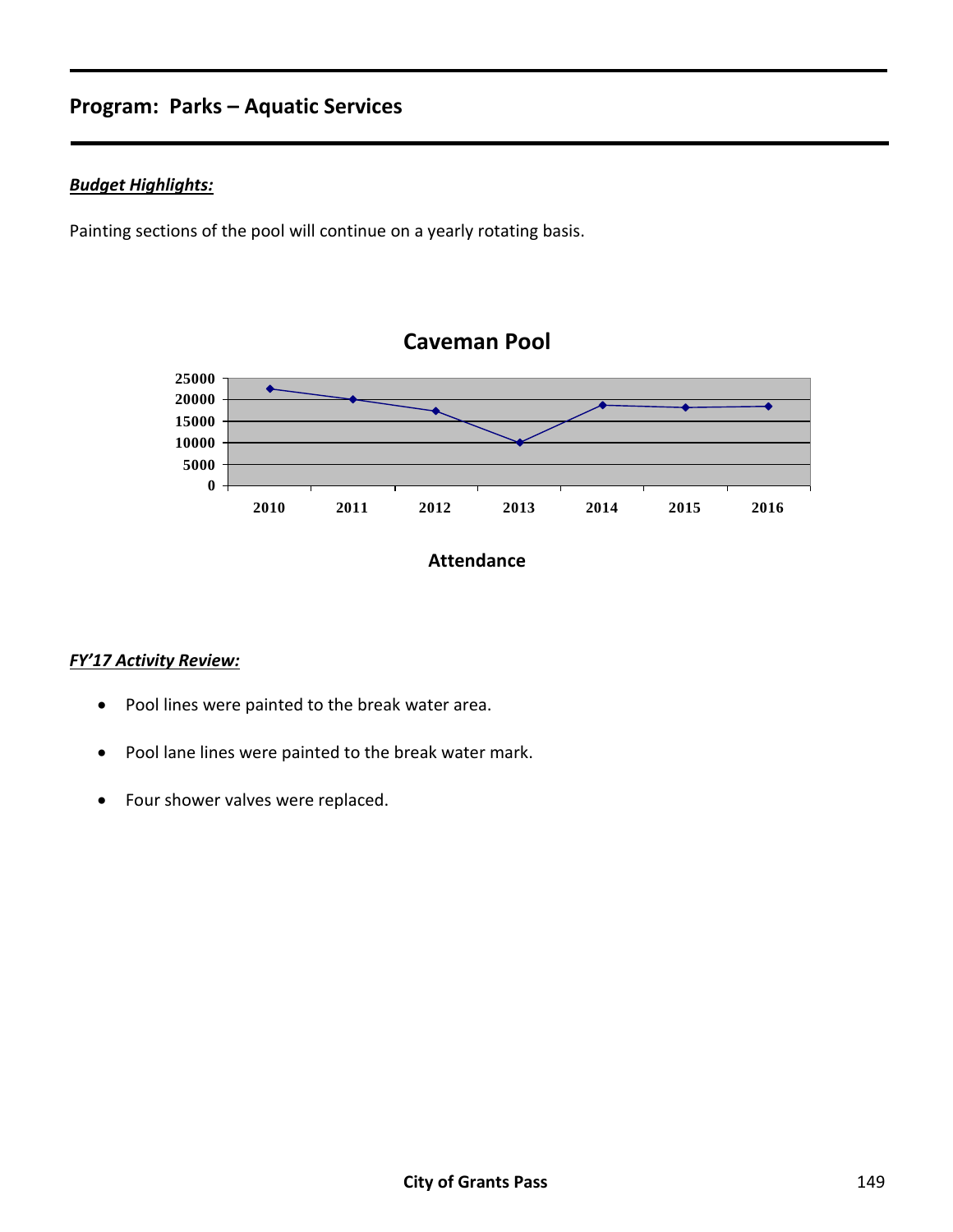| <b>Financial Summary</b>                              |                              |                                     |                              |                                                          |                                             |                                                        |                          |  |  |
|-------------------------------------------------------|------------------------------|-------------------------------------|------------------------------|----------------------------------------------------------|---------------------------------------------|--------------------------------------------------------|--------------------------|--|--|
| Resources                                             | <b>ACTUAL</b><br>FY'15<br>\$ | <b>ACTUAL</b><br><b>FY'16</b><br>\$ | <b>BUDGET</b><br>FY'17<br>\$ | <b>MANAGER</b><br><b>RECOMMEND</b><br><b>FY'18</b><br>\$ | COMMITTEE<br>APPROVED<br><b>FY'18</b><br>\$ | <b>COUNCIL</b><br><b>ADOPTED</b><br><b>FY'18</b><br>\$ | PROJECTED<br>FY'19<br>\$ |  |  |
| <b>Current Resources</b><br><b>Activity Generated</b> |                              |                                     |                              |                                                          |                                             |                                                        |                          |  |  |
| <b>Facility Rents</b>                                 | 4,069                        | $\boldsymbol{0}$                    | $\mathbf 0$                  | 2,000                                                    | 2,000                                       | 2,000                                                  | 2,000                    |  |  |
| <b>Other Revenue</b>                                  | 264                          | 0                                   | 0                            | 0                                                        | 0                                           | 0                                                      | 0                        |  |  |
| <b>Total Current Revenues</b>                         | 4,333                        | 0                                   | 0                            | 2,000                                                    | 2,000                                       | 2,000                                                  | 2,000                    |  |  |
| <b>General Support</b>                                | 85,188                       | 84,090                              | 122,359                      | 119,575                                                  | 119,575                                     | 119,575                                                | 121,528                  |  |  |
| <b>Total Resources</b>                                | 89,521                       | 84,090                              | 122,359                      | 121,575                                                  | 121,575                                     | 121,575                                                | 123,528                  |  |  |

| Requirements                     | <b>ACTUAL</b><br><b>FY'15</b><br>\$ | <b>ACTUAL</b><br>FY'16<br>\$ | <b>BUDGET</b><br>FY'17<br>\$ | <b>MANAGER</b><br>RECOMMEND<br><b>FY'18</b><br>\$ | COMMITTEE<br><b>APPROVED</b><br><b>FY'18</b><br>\$ | <b>COUNCIL</b><br><b>ADOPTED</b><br><b>FY'18</b><br>\$ | PROJECTED<br>FY'19<br>\$ |
|----------------------------------|-------------------------------------|------------------------------|------------------------------|---------------------------------------------------|----------------------------------------------------|--------------------------------------------------------|--------------------------|
| <b>Personnel Services</b>        | 23,293                              | 23,161                       | 28,710                       | 26,890                                            | 26,890                                             | 26,890                                                 | 28,138                   |
| Materials & Supplies             | 26,452                              | 17,130                       | 26,975                       | 35,100                                            | 35,100                                             | 35,100                                                 | 35,100                   |
| <b>Contractual/Prof Services</b> | 31,084                              | 30,845                       | 46,474                       | 48,485                                            | 48,485                                             | 48,485                                                 | 49,050                   |
| Capital Outlay                   | 552                                 | 5,312                        | 9,000                        | 0                                                 | 0                                                  | 0                                                      | 0                        |
| <b>Indirect Charges</b>          | 8,140                               | 7,642                        | 11,200                       | 11,100                                            | 11,100                                             | 11,100                                                 | 11,240                   |
| <b>Total Requirements</b>        | 89,521                              | 84,090                       | 122,359                      | 121,575                                           | 121,575                                            | <u>121,575</u>                                         | 123,528                  |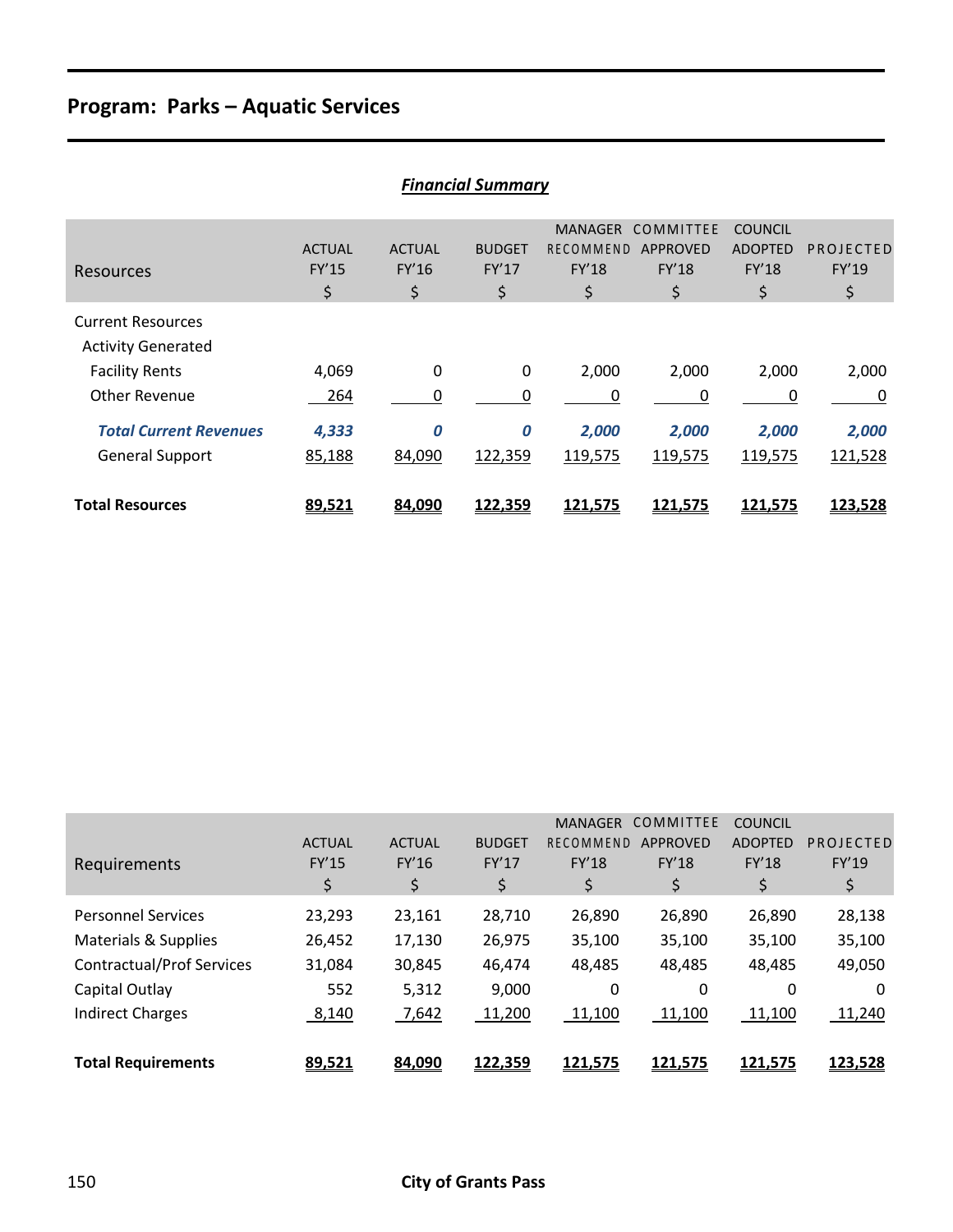|                                                               |                             |                             | Personnel                   |                                           |                                            |                                                       |                          |
|---------------------------------------------------------------|-----------------------------|-----------------------------|-----------------------------|-------------------------------------------|--------------------------------------------|-------------------------------------------------------|--------------------------|
|                                                               | <b>BUDGET</b><br>FY'15<br># | <b>BUDGET</b><br>FY'16<br># | <b>BUDGET</b><br>FY'17<br># | <b>MANAGER</b><br>RECOMMEND<br>FY'18<br># | COMMITTEE<br>APPROVED<br><b>FY'18</b><br># | <b>COUNCIL</b><br><b>ADOPTED</b><br><b>FY'18</b><br># | PROJECTED<br>FY'19<br>#  |
| Parks & Recreation Superintendent<br>From: Park Maintenance   | 0.05                        | 0.05                        | 0.05                        | 0.05                                      | 0.05                                       | 0.05                                                  | 0.05                     |
| <b>Property Management Coordinator</b><br>From: Property Mgmt | 0.05                        | 0.05                        | 0.05                        | 0                                         | 0                                          | 0                                                     | 0                        |
| Municipal Service Worker<br>From: Park Maintenance            | 0.25                        | 0.25                        | 0.25                        | 0.25                                      | 0.25                                       | 0.25                                                  | 0.25                     |
| <b>Total Positions</b>                                        | 0.35                        | 0.35                        | 0.35                        | 0.30                                      | 0.30                                       | 0.30                                                  | 0.30                     |
| Part Time/Seasonal Hours                                      | 300                         | $\overline{\phantom{0}}$    | $\overline{\phantom{0}}^0$  | $\overline{\phantom{0}}$                  | $\overline{\phantom{0}}$                   | $\overline{\phantom{0}}$                              | $\overline{\phantom{0}}$ |

# *Capital Outlay/By Item*

| Pool Epoxy                  | .000 |  |  |
|-----------------------------|------|--|--|
| <b>Total Capital Outlay</b> |      |  |  |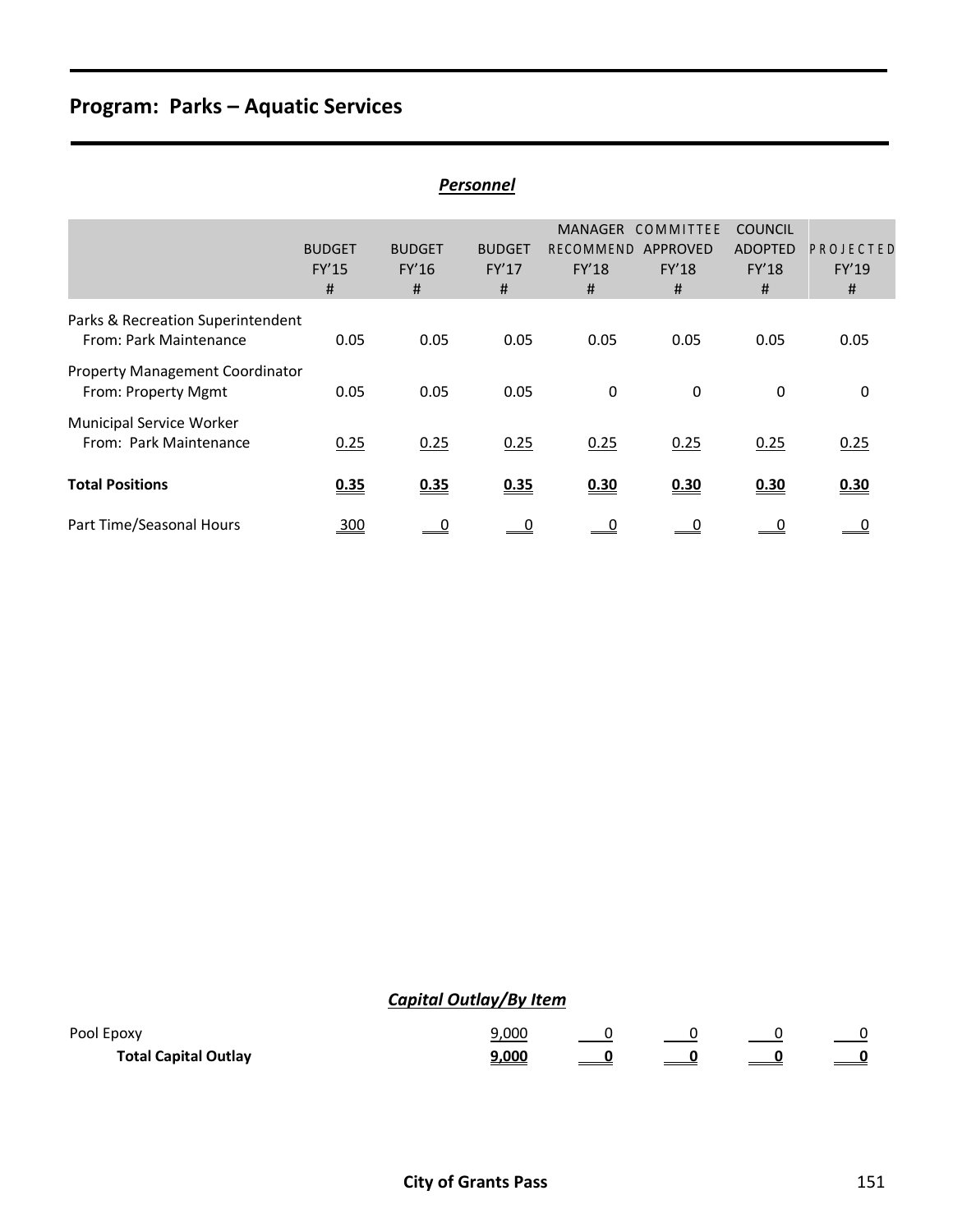# **Program: Parks – Recreation Services**

## *Services Delivered:*

The Grants Pass Recreation Program facilitates opportunities for citizens to participate in recreation as a life-enriching element of our community. The program provides all park and recreation facility scheduling and works with local school districts to maximize school recreation facility use. This service also schedules park activities, reserves shelters, River Vista and River House rentals, coordinates the use of public facilities by leagues and community groups, manages the concession stand at Reinhart Volunteer Park, issues tree permits, and reserves banners for 6th and 7th Streets and Riverside Park.

The Grants Pass Recreation Program sponsors an adult basketball league and drop-in volleyball games at local gyms. The Program also conducts free outings to encourage a more active lifestyle. Finally, the Recreation Program is responsible for developing and maintaining the Park Department's section of the City's website and publishes a quarterly recreation guide.

| <b>Indicator</b>                             |               | 2014-15    | 2015-16       |            | 2016-17    | 2017-18    | 2018-19    |
|----------------------------------------------|---------------|------------|---------------|------------|------------|------------|------------|
| <b>Outputs</b>                               | <b>Actual</b> | Est        | <b>Actual</b> | <b>Est</b> | <b>Est</b> | <b>Est</b> | <b>Est</b> |
| Number of Reservations Processed             | 2574          | 2500       | 2608          | 2500       | 2500       | 2500       | 2500       |
| Number of Participants for Youth<br>Programs | 2366          | 2300       | 2395          | 2000       | 2000       | 2000       | 2000       |
| Adult and Youth Sports Team<br>Participants  | 2750          | 3612       | 2855          | 2800       | 2800       | 2800       | 2800       |
| <b>Effectiveness</b>                         | <b>Actual</b> | Goal       | <b>Actual</b> | Goal       | Goal       | Goal       | Goal       |
| <b>Pavilion Reservations</b>                 | 198           | 220        | 255           | 250        | 250        | 250        | 250        |
| <b>Efficiency</b>                            | <b>Actual</b> | Goal       | <b>Actual</b> | Goal       | Goal       | Goal       | Goal       |
| Recreation Expenditures per Capita           | \$3.94        | $<$ \$4.00 | \$3.86        | $<$ \$4.50 | $<$ \$4.33 | $<$ \$4.33 | $<$ \$4.33 |

**Recreation Performance Measures**

#### *Performance Measurements:*

\*Estimate did not include field reservations.

## *FY'18 Anticipated Accomplishments & Corresponding Council Goal - Strategic Plan Item:*

#### **Facilitate Sustainable, Manageable Growth**

## **Objective 1: Promote healthy neighborhoods**

 Program will continue to provide program coordination, league support, and park and field reservation services. This service is currently provided by contract with Recreation Northwest.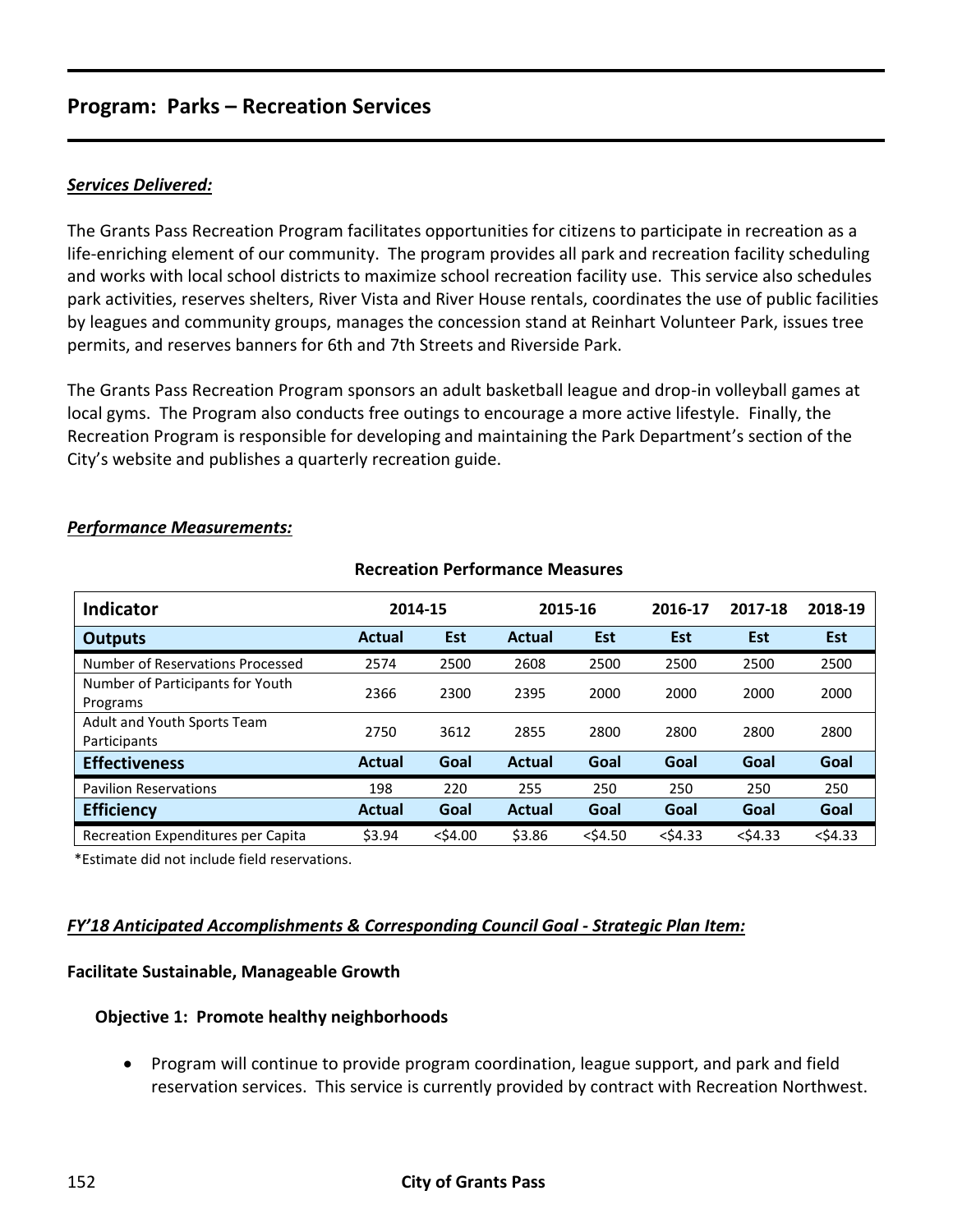# **Program: Parks – Recreation Services**



## *FY'17 Activity Review:*

Recreation staff met with officials from Little League, Grants Pass Soccer Club, Softball Association, Senior Softball Leagues, American Legion Baseball, Babe Ruth Baseball, Grants Pass High School, ASA Girl's Fastpitch, Men's Fastpitch League and the YMCA on several occasions to discuss current programs and opportunities to facilitate future league needs. The Program also works with local art directors, Boys & Girls Club, both school districts, and the Grants Pass Community Tennis Association to facilitate their programs. Additional programs include; a 5K run, Saturday Parkways Event, Movies in the Park, seasonal hikes, and classes on bird box building, fly-casting and fly-tying.



# **Annual Survey of Citizen Satisfaction with Recreation Services**